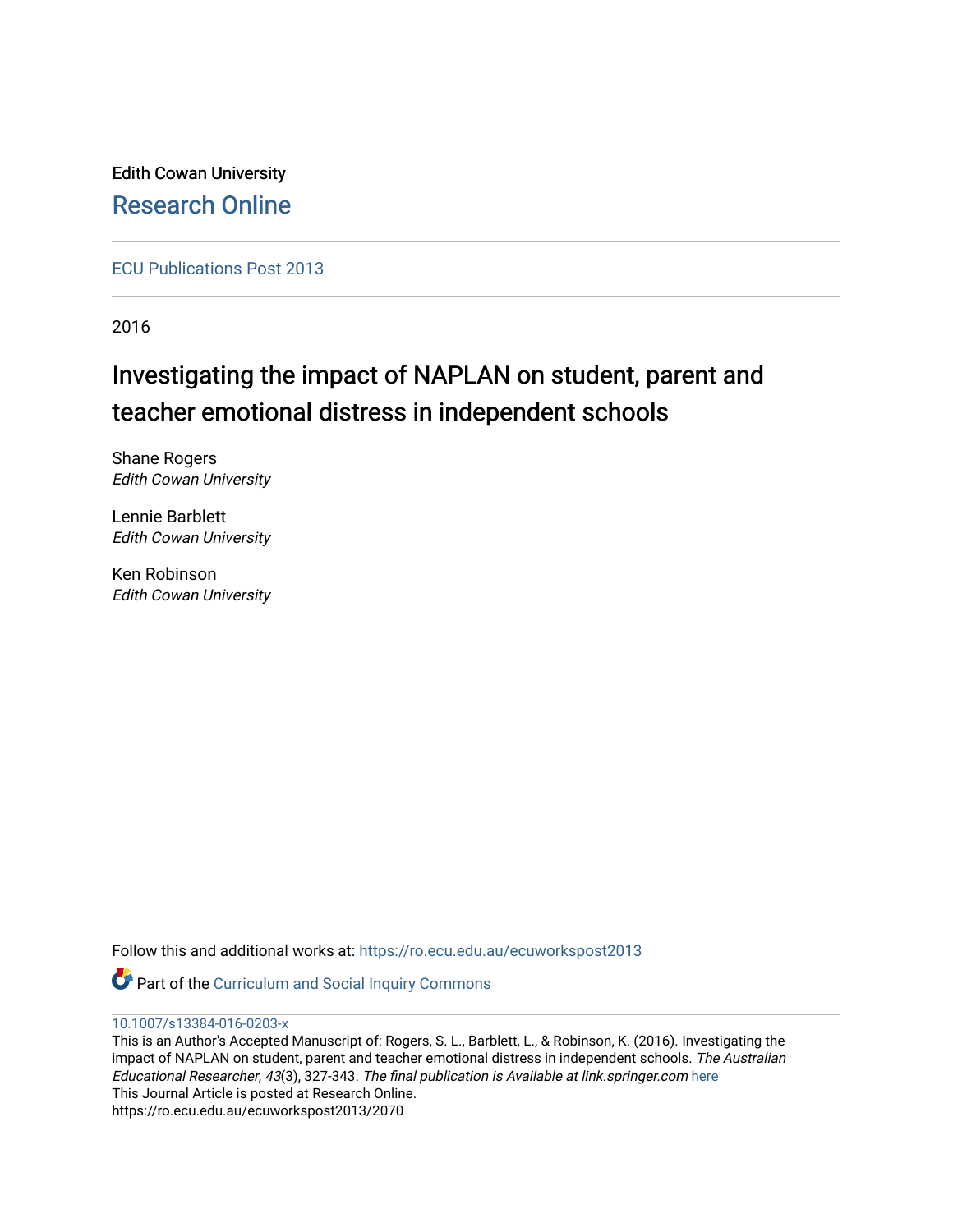\*\*\*For the official published version of this manuscript see:

Rogers, S. L., Barblett, L., & Robinson, K. (2016). Investigating the impact of NAPLAN on student, parent and teacher emotional distress in independent schools, *The Australian Education Researcher*. DOI 10.1007/s13384- 016-0203-x

Title:

# **Investigating the impact of NAPLAN on student, parent and teacher emotional distress in independent schools**

Author 1 (corresponding author): Dr. S. L. Rogers School of Arts and Humanities Edith Cowan University, 270 Joondalup Drive, Joondalup, WA 6027, Australia Email: [shane.rogers@ecu.edu.au](mailto:shane.rogers@ecu.edu.au) Phone: +61 8 53045728

Author 2: Dr. L. Barblett School of Education Edith Cowan University, 270 Joondalup Drive, Joondalup, WA 6027, Australia

Author 3: Dr. K. Robinson School of Arts and Humanities Edith Cowan University, 270 Joondalup Drive, Joondalup, WA 6027, Australia

# Abstract:

Concerns have been raised about the impact Australia's national standardised testing, the National Assessment Program – Literacy and Numeracy (NAPLAN), has upon the well-being of students, parents, and teachers. To date, research evidence is unclear as to the level and extent of emotional distress experienced by stakeholders during testing. Despite an unclear evidence base, the prevailing view is that NAPLAN has a general negative impact upon stakeholder well-being. In a pilot study that surveyed all stakeholder groups across 11 independent schools in Western Australia, we found evidence of a minimal impact from the testing. We also found evidence for a small positive association between student and parent distress during testing, and a moderate positive association between parent and teacher distress during testing and their estimations regarding how NAPLAN impacts other people. Our results are not consistent with the prevailing view that NAPLAN has a broad negative impact on well-being, and highlights the need for further research to inform debates about the usefulness and impact of NAPLAN testing.

Keywords:

NAPLAN, wellbeing, emotional distress, standardised testing, stakeholder perspectives

#### Acknowledgments:

This research was funded by The Association of Independent Schools of Western Australia (AISWA). The authors would like to acknowledge the participation of all the principals, teachers, parents, and students that made this research possible.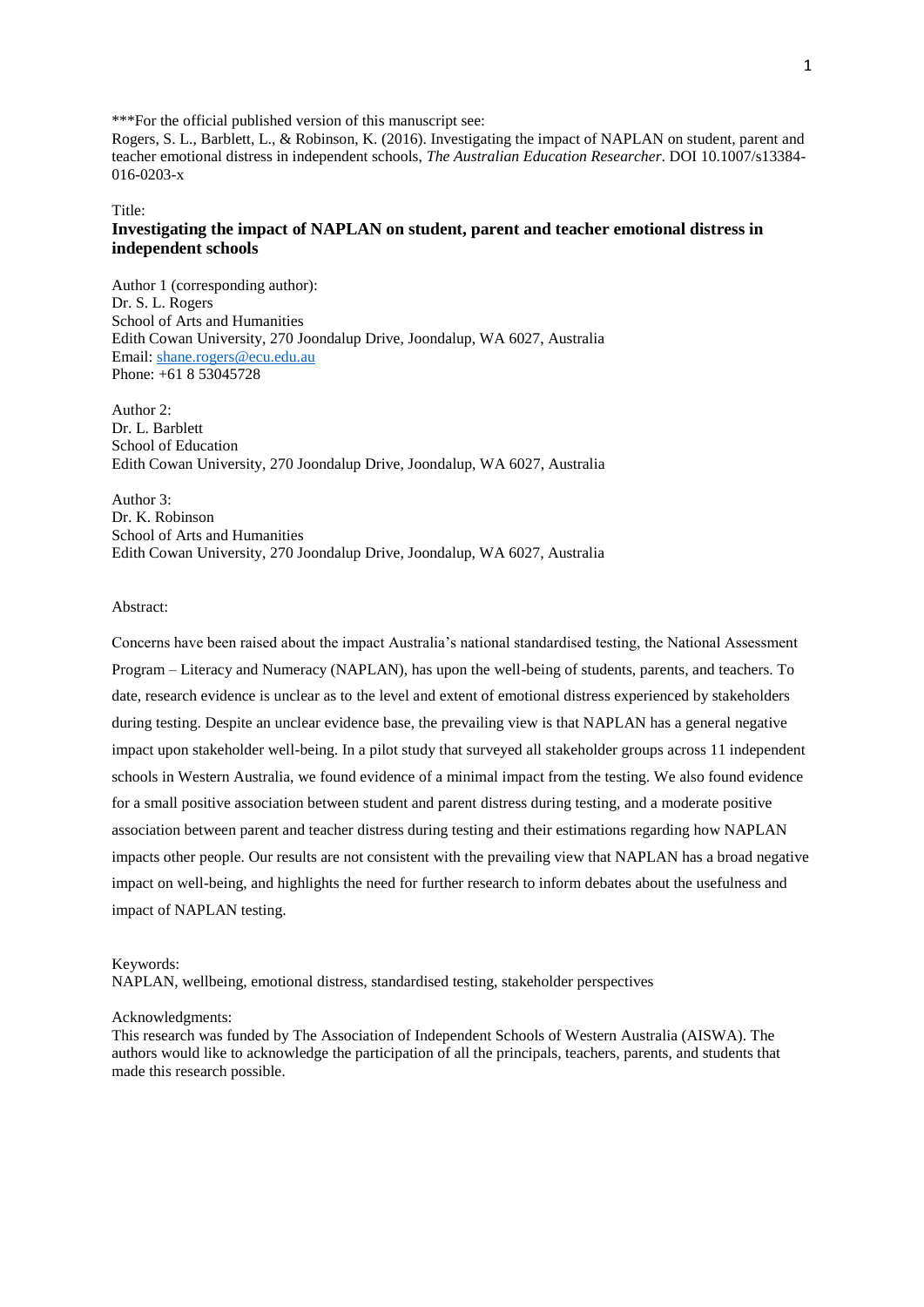#### **Introduction**

The Australian Curriculum, Assessment and Reporting Authority (ACARA) is the independent statutory authority responsible for development, implementation and analysis of Australia's school National Assessment Program – Literacy and Numeracy (NAPLAN) which covers Years 3, 5, 7 and 9. NAPLAN provides comparative data between and within schools over years to allow tracking of student and school development (ACARA, 2015), and these comparative data can be of use for policy makers, school administrators, teachers, and parents. A focal point of the NAPLAN program is the publication of school results on the *MySchool* website [\(http://www.myschool.edu.au/\)](http://www.myschool.edu.au/). The purpose of the website is to provide school results in an accessible form to the Australian public to foster transparency and accountability of the Australian school system (ACARA, 2015).

Since inception in 2008, NAPLAN and *MySchool* have received ongoing criticism from Australian scholars (*For reviews see*: Harris et al., 2013; Klenowski & Wyatt-Smith, 2012; Polesel, Dulfer, & Turnbull, 2012). Criticisms mirror those that have been raised by scholars investigating standardised testing regimes in other countries (Au, 2011; Brockmeier, Green, Pate, Tsemunhu, & Bockenko, 2014; Herman & Golan, 1993; Segool, Carlson, Goforth, Von Der Embse, & Barterian, 2013). Specifically, NAPLAN has been suggested to foster an unhelpful competitive culture between schools that results in narrowing of the curriculum (Hardy, 2015; Klenowski & Wyatt-Smith, 2012; Polesel, Rice, & Dulfer, 2014; Thompson & Harbaugh, 2013), and having a negative impact upon teacher, parent, and student well-being (Dulfer, Polesel, & Rice, 2012; Polesel et al., 2012; Wyn, Turnbull, & Grimshaw, 2014). We have been unable to find any studies that have specifically measured the level and extent of potential distress associated with NAPLAN, and the study reported in this paper was therefore designed to examine self-reported distress in a volunteer sample of teachers, parents, and students associated with the independent schools sector in response to NAPLAN testing in Years 3 and 5.

## *NAPLAN and teacher well-being*

The stakeholders that have received the most research attention regarding experiences of NAPLAN are teachers. A number of surveys and qualitative investigations have investigated teacher and principal perspectives regarding the impact of NAPLAN on pedagogy and any potential negative impact on their students (APPA, 2013; Dulfer et al., 2012; IEUA, 2010; Polesel et al., 2014; Thompson, 2013; Thompson & Harbaugh, 2013; Ward, 2012; Wyn et al., 2014). In a survey of over 8000 Australian teachers (primary, secondary, and principals), the majority of respondents reported an impact on teaching practices similar to those reported overseas (Dulfer et al., 2012; Polesel et al., 2014). NAPLAN has influenced curriculum to become more NAPLAN-oriented (i.e., literacy and numeracy focused) at the expense of other subject areas (e.g., Society and Environment, The Arts, and Physical Education). Additionally, NAPLAN has influenced how literacy and numeracy are taught (APPA, 2013; Ward, 2012). That is, in order to maximise NAPLAN performance, literacy and numeracy is taught in a structured way that closely aligns with the test, that has been referred to as "teaching to the test" (Polesel et al., 2014, p. 643; Thompson & Harbaugh, 2013, p. 303). It has been argued that constraining the creativity and flexibility of teachers in this way may have a negative impact on their job satisfaction (Berliner, 2011; Thompson & Cook, 2014).

Additionally, increased pressure on teachers to produce strong NAPLAN results may negatively impact their own well-being. The increased pressure has been argued to largely stem from the publication of school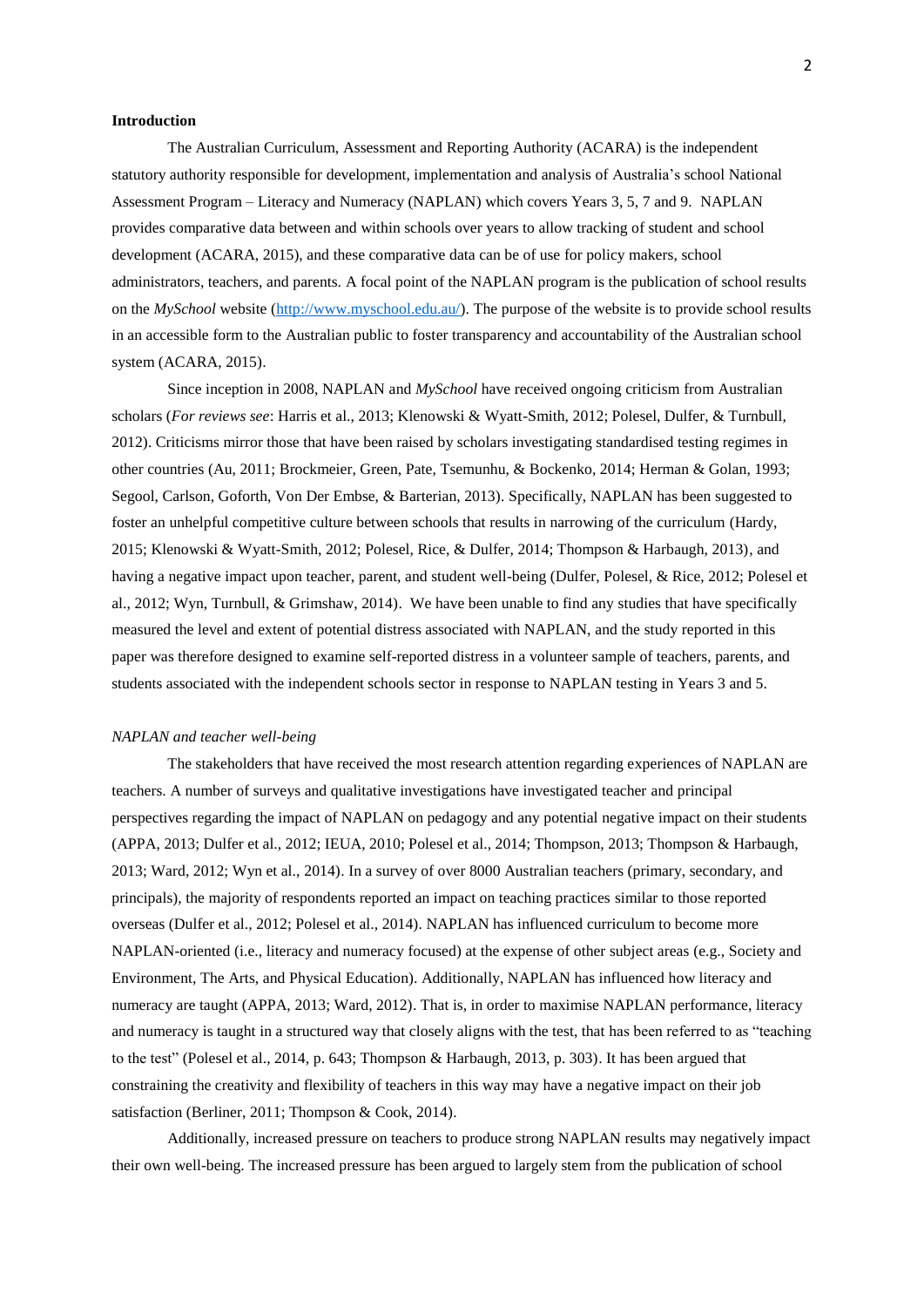results on the *MySchool* website (Dulfer et al., 2012; Harris et al., 2013; Klenowski & Wyatt-Smith, 2012; Polesel et al., 2014; Ragusa & Bousfield, 2015; Thompson, 2013). In their large scale survey, Dulfer et al. (2012) reported that around 90% of educators believed weaker than expected NAPLAN results would have a negative impact upon the school's reputation, parental perception of the school, ability to attract and retain students, and staff morale. From a survey of over 800 educators from Western and South Australia, Thompson (2013) reported that in response to an open-ended question asking about the perceived negative impacts of NAPLAN, 44% of the educators mentioned increased stress and pressure across teachers, parents, and students as an issue. Similarly, a survey of over 1000 primary school principals found that many respondents indicated that NAPLAN can raise teacher stress levels in the lead up to the tests (APPA, 2013). Prior research has therefore identified that NAPLAN testing has the potential to be a demoralising and stressful experience for teachers. However, no studies have studied the level and extent of distress experienced by teachers during NAPLAN testing compared with non-testing periods. An unanswered question is: Does the stress experienced by teachers during NAPLAN surpass the usual stressors associated with being a teacher? The present research aims to address this gap in the literature by examining teacher self-reported emotional distress during and after NAPLAN testing.

## *NAPLAN and parent well-being*

The stakeholders that have received the least attention are parents. Existing research investigating parent perceptions consists of Australian Senate enquiries inviting submissions in 2010 and 2013 (Bousfield & Ragusa, 2014), a survey by Australian market research company Newspoll commissioned by the Whitlam Institute (Newspoll, 2013), and interviews with 26 parents by the Whitlam institute (Wyn et al., 2014). This research has been primarily focused upon parent perceptions regarding the usefulness of NAPLAN and perceived impact upon student well-being. Overall, this research suggests that two out of three have a relatively positive attitude towards the testing, and half of the parents report perceiving their child experiencing some level of stress associated with the testing. No research has *directly* investigated the level and extent of the impact testing might have upon parent well-being. From transcript quotes provided by Wyn et al. (2014), there is evidence to suggest that some parents may experience elevated stress due to concern about their child's performance and/or how their child will react to the testing. The present research aims to address this gap in the literature by examining parent self-reported emotional distress during and after NAPLAN testing.

## *NAPLAN and student well-being*

As reviewed earlier, a few studies have asked teachers their impressions of the impact NAPLAN has on students (APPA, 2013; Dulfer et al., 2012; Thompson, 2013). From these studies the precise extent of the impact of NAPLAN upon students is very unclear. For example, the Dulfer et al. (2012) survey found that 90% of teachers reported at least some students feeling stressed, but also that 40% reported some students looking forward to the testing. As another example, the primary principal survey found that two-thirds of respondents reported a belief that NAPLAN has a *slightly* negative impact upon students (APPA, 2013).

To date, there are three studies that have examined actual student perceptions of NAPLAN (Belcastro & Boon, 2012; Howell, 2012; Wyn et al., 2014). Belcastro and Boon's (2012) study focused on student motivation rather than well-being, so will not be discussed in any detail here. Howell (2012) asked 100 students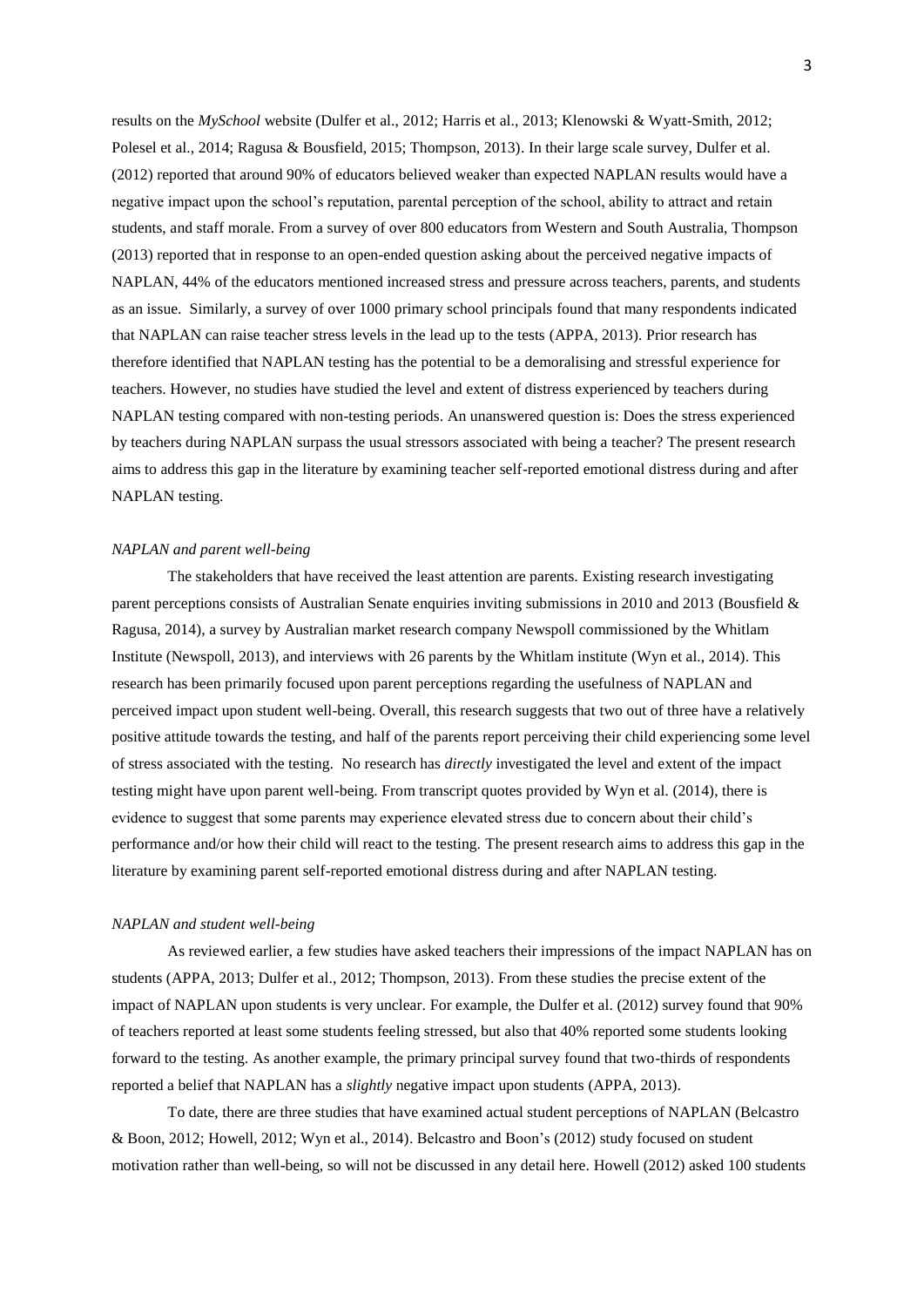across Years 3, 5, and 7 in two schools to draw a picture about their NAPLAN experience, and then qualitatively evaluated the themes present in the drawings. The authors reported that drawings were "overwhelmingly negative" (Howell, 2012, p. 9). However a closer inspection of Howell's (2012, p. 10) results indicates that this pattern was only evident for one of the two schools, with the second school containing more balanced experiences.

Wyn et al. (2014) conducted interviews with 70 students evenly split across Years 5, 7 and 9, that were sampled across 16 schools. Most of the student interviews were carried out in groups. The section of the Wyn et al. (2014) report dedicated to student perceptions of well-being consisted entirely of negative student anecdotes, but then stated in the final paragraph of the section that "The majority of students reported that they did not like NAPLAN, but advised that they generally got through it without too many issues…" (Wyn et al., 2014, p. 27). In their executive summary, a conclusion made was that "…NAPLAN is a significant pedagogical intervention which has some positive uses, but is plagued by negative impacts on learning and on student well-being" (Wyn et al., 2014, p. 6). Therefore both Howell (2012) and Wyn et al. (2014) appear to make strong negative conclusions based on mixed negative, neutral and positive findings.

In the Australian literature to date, the prevailing view appears to be that NAPLAN has a negative impact upon student well-being despite little evidence regarding the precise level and extent of distress experienced by students during testing (For example: Harris et al., 2013; Howell, 2012; O'Keefe, 2011; Polesel et al., 2012; Thompson, 2013; Wyn et al., 2014). A further aim of the present study is to examine self-reported emotional distress of students during and after testing in order to contribute to the research literature.

#### *The present study*

As mentioned above, there is reason to believe that NAPLAN testing *may* have a negative impact across multiple stakeholders (i.e., educators, parents, and students). However no prior studies have quantified any impact. The primary aim of the present research is to explore this by examining teacher, parent, and student self-reported emotional distress, in Years 3 and 5, across eleven independent schools in Western Australia. Based on prior research, we expected some negative impact to be experienced by all stakeholders; however the size of effect was uncertain. NAPLAN is a test of performance (e.g. Australian Senate Committee Report, 2013), and like any test of performance (e.g., other school tests, ballet recital, job interview, first date etc.) a slight increase in stress is an expected and a functional response. A long-standing psychological principle is the *Yerkes-Dodson law* that describes the inverted U shaped relationship between stress and performance (Cassady & Johnson, 2002; Lowe et al., 2008; Salehi, Cordero, & Sandi, 2010; Yerkes & Dodson, 1908). That is, a slight elevation in stress is deemed adaptive in contexts of evaluation as a slight increase in arousal can facilitate concentration for the task at hand. However after a certain optimal point, that is determined by both dispositional and situational factors, further stress can impair concentration and therefore diminish performance. Stress that is maintained at a high level for a prolonged period can exhaust physical and mental energy resulting in diminished well-being of the individual. We therefore approach interpretation of our results with this in mind.

In our study we use the same measure of distress across all stakeholders in order to enable direct comparisons among the groups. We therefore are able to directly investigate the previously unexplored questions: Who is the most affected by the NAPLAN testing - students, parents, or teachers? And, what is the level and extent of distress associated with NAPLAN testing for each group? Respondents of the primary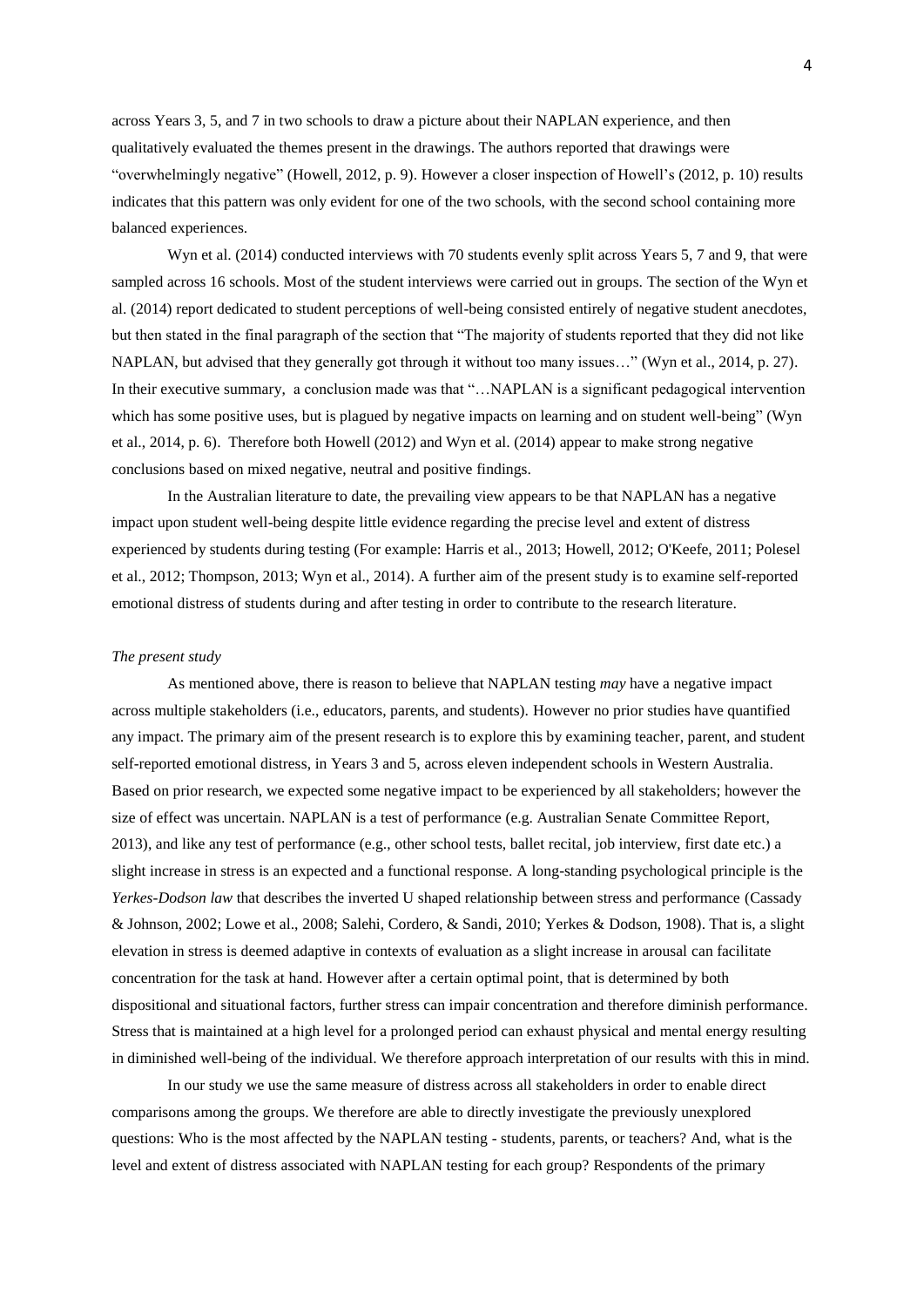principals survey generally believed that Year 3 students were more negatively affected by testing compared with Year 5 students (APPA, 2013). However, Howell (2012) found that Year 7 students produced a higher proportion of negative drawings compared to Year 3 and 5 students. Therefore we were also interested in comparing across Years 3 and 5, in addition to the overall comparison across students, parents, and teachers.

Surveys of teachers have revealed an existing belief that students may become more stressed as they are affected by their parents stress level, if the parent places a great deal of importance in performance and communicates (either verbally or non-verbally) their anxiety to their child (Thompson, 2013; Wyn et al., 2014). Due to the way distress was measured in our study we are able to explore if any positive association exists between parent distress and that of their child. We are also able to explore whether there is any positive association between teacher distress during testing and the overall distress experienced in their class of students.

Additionally, we also asked parents and teachers to provide estimates of the level of impact NAPLAN testing has upon the well-being of all stakeholder groups of interest for this study (i.e., students, parents and teachers). It has previously been found that parents with a more negative attitude towards NAPLAN typically reported perceiving their child as experiencing higher levels of stress during testing (Newspoll, 2013). Therefore we expected to find a positive relationship between self-reported self-distress and perceived distress in others.

## **Method**

## *Participants*

Eighteen member schools of the Association of Independent Schools of Western Australia were contacted by the research team to request participation in our study approximately two months prior to NAPLAN testing. Eleven school principals agreed to participate. Most of the schools declining participation were from rural areas. We acknowledge that our results are limited by a potential self-selection bias of schools that all hold student wellbeing as a high priority, and are likely not to be representative of schools generally, nor for all independent schools. As may be expected, all participating schools were above the median level (1000) of socio-educational advantage as determined by the Index of Community Socio-educational Advantage (ICSEA) that is published on the  $MySchool$  website, values ranging from  $1051 - 1182$  (Mean = 1148).

Participants consisted of 196 Year 3 students (aged 7-8 years old; 58.2% female), 269 Year 5 students (aged 9-10 years old; 58.7% female), 346 parents (Mean age = 43 years; 92.2% female), and 40 teachers (Mean age = 37 years; 82.5% female; 45% year 3 and 55% year 5) across 11 independent metropolitan schools in Western Australia. A specific break down of participants across schools is provided in Table 1. Prior to commencement of the study institutional ethics approval was obtained from the Edith Cowan University ethics committee.

| Table 1. The number of participants from different stakeholder groups across all schools involved in the study, |  |
|-----------------------------------------------------------------------------------------------------------------|--|
| split by gender.                                                                                                |  |

| .<br>School:    |                 |      |      | 4.   | 5.   | $\mathbf{0}$ |                | 8.  | 9.*  | $10.*$ | $11.**$ |
|-----------------|-----------------|------|------|------|------|--------------|----------------|-----|------|--------|---------|
| Year 3          | 8f/             | 14f/ | 12f/ | 11f/ | 6f/  | 10f/         | 7f             | 4f/ | l 8f | l 4f/  | 0f/     |
| students        | 19m             | 8m   | 8m   | 11m  | 12m  | 4m           | 7 <sub>m</sub> | l m | 0m   | 0m     | 12m     |
| Year 5          | 28f/            | 17f/ | 10f/ | 17f/ | 1f/  | 7f/          | l 1 f/         | 1f/ | 32f/ | 24f/   | 0f/     |
| students        | 33 <sub>m</sub> | l 4m | 8m   | 9m   | l 3m | 5m           | 6m             | 0m  | 0m   | 0m     | 23m     |
| Parents         | 62f/            | 32f/ | 34f/ | 35f/ | 26f/ | 20f/         | 18f/           | 9f/ | 32f/ | 27f/   | 26f/    |
|                 | l m             | 3m   | 3m   | 5m   | 3m   | 2m           | 2m             | 0m  | 4m   | 3m     | 1 m     |
| <b>Teachers</b> | 4f              | 2f/  | 3f/  | 4f/  | 2f/  | 2f/          | 4f/            | 2f/ | 4f/  | 3f/    | 3f/     |
|                 | 0m              | l m  | l m  | 0m   | l m  | l m          | 0m             | 0m  | l m  | l m    | l m     |

\*All-girls school \*\*All-boys school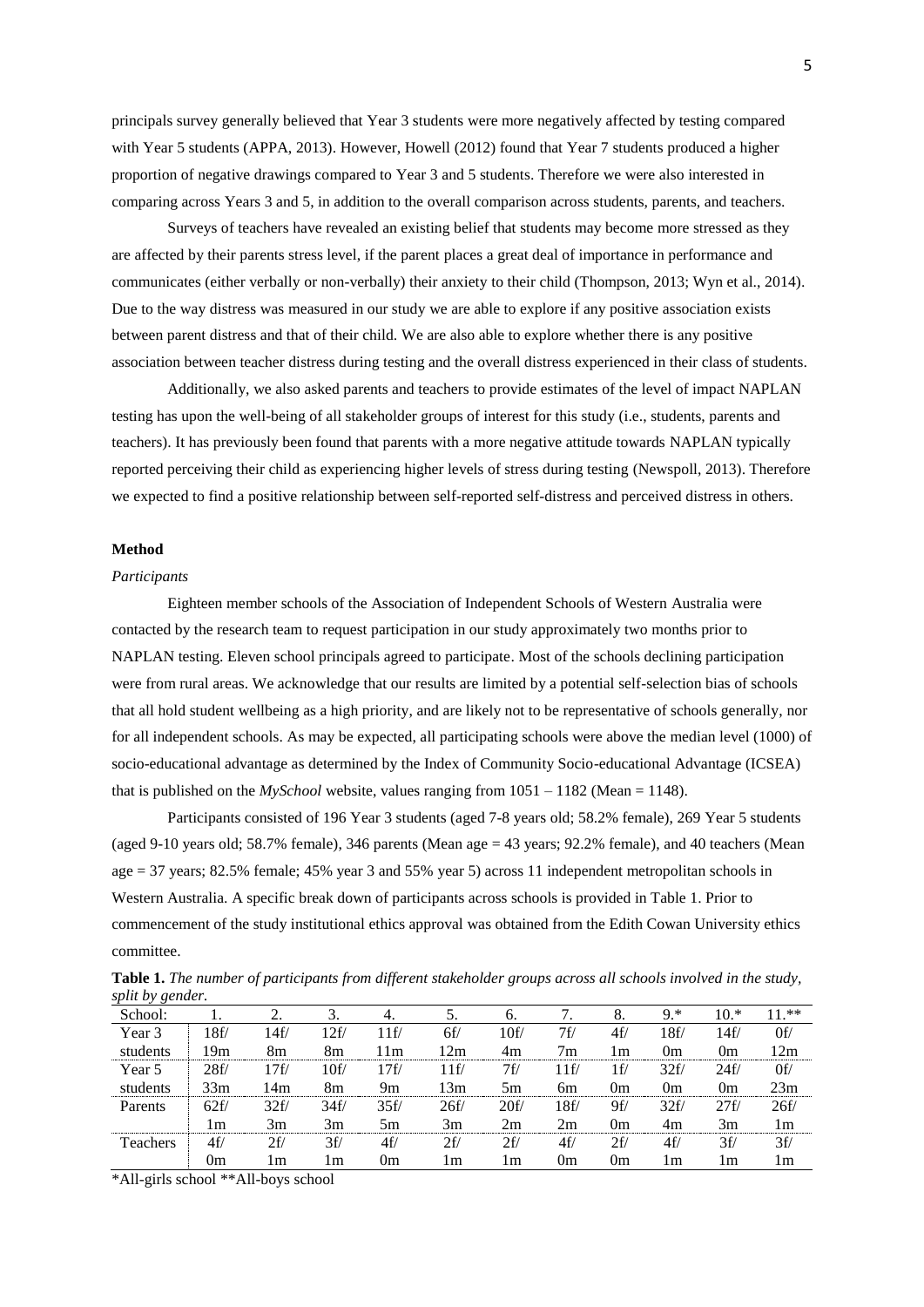### *Procedure*

There are a number of established measures that have been designed to assess student test anxiety (See: Lowe, Grumbein, & Raad, 2011; Lowe et al., 2008; Sarason, Davidson, Lighthall, & Waite, 1958; Wren & Benson, 2004). However, these measures could not be used to directly compare responses across different stakeholders, or were sufficiently brief enough to minimise inconvenience upon participating schools. We therefore devised a new simple brief measure of emotional distress in order to achieve our purposes. This measure assessed emotional distress by asking the participant to rate their experience of six adjectives listed in the following order: Happy, worried, calm, sad, confident, and afraid; on a 4-point scale (not at all, a little bit, quite a bit, a lot). The response scale for students had accompanying basic cartoon faces to increase engagement and clarity. For a copy of the survey instrument please contact the first author.

Prior to commencement of the study, a lengthy pre-testing process was conducted trialling different versions of the measure with university students, parents, children, and teachers in order to finalise the specific adjectives and response scale used. We examined the validity of this final measure by administering our brief measure to 126 first year university students from Edith Cowan University, (33% 18-25 years, 16% 26-30 years, 51% over 30 years old; 84% female) in addition to a well-established measure – The 21-item version of the Depression Anxiety Stress Scales (DASS-21) (Lovibond & Lovibond, 1995). The DASS-21 is a commonly used measure of psychological distress with adults containing three 7-item subscales (depression, anxiety, and stress) that is often summed to provide an overall distress score. When providing responses for both measures the students reflected on their life during the month prior to the start of the university semester. The reliability and validity of the DASS-21 has been well established (Crawford, Cayley, Lovibond, Wilson, & Hartley, 2011; Crawford & Henry, 2003). We therefore wished to compare our new brief scale of emotional distress with the well-established DASS-21. Inter-correlations and scale reliability coefficients are presented in Table 2. Our brief emotional distress scale achieved good internal consistency ( $\alpha$  = .84), and good convergent validity with the overall DASS-21 ( $r = .78$ ,  $p < .01$ ). We acknowledge, however, that this validation of the final measure is limited, in that it was not performed on primary school-aged children.

|                       | <b>Brief</b> | DASS-21 | DASS-21    | DASS-21 | DASS-21       | Cronbach's |
|-----------------------|--------------|---------|------------|---------|---------------|------------|
|                       | distress     | Overall | Depression | Anxiety | <b>Stress</b> | alpha      |
|                       | measure      |         |            |         |               |            |
| <b>Brief</b> distress |              |         |            |         |               | .84        |
| measure               |              |         |            |         |               |            |
| DASS-21               | $.78*$       |         |            |         |               | .94        |
| Overall               |              |         |            |         |               |            |
| DASS-21               | $79*$        | $.90*$  |            |         |               | .91        |
| Depression            |              |         |            |         |               |            |
| DASS-21               | $.63*$       | .89*    | $.69*$     |         |               | .87        |
| Anxiety               |              |         |            |         |               |            |
| DASS-21               | .66*         | $.91*$  | $73*$      | $.72*$  |               | .86        |
| <b>Stress</b>         |              |         |            |         |               |            |
| $*_{p}$ < .01         |              |         |            |         |               |            |

**Table 2.** *Inter-correlations between DASS-21 and the new brief emotional distress scale designed for this particular study. Cronbach's alpha values are also included. Acock (2014, p. 368) provides guidelines that Cronbach's alpha above .70 is 'adequate', and above .80 is 'good'.*

Students with parental consent were surveyed during normal classroom time within a 3-week period *after* NAPLAN testing. Members of our research team visited each school at an organised time, and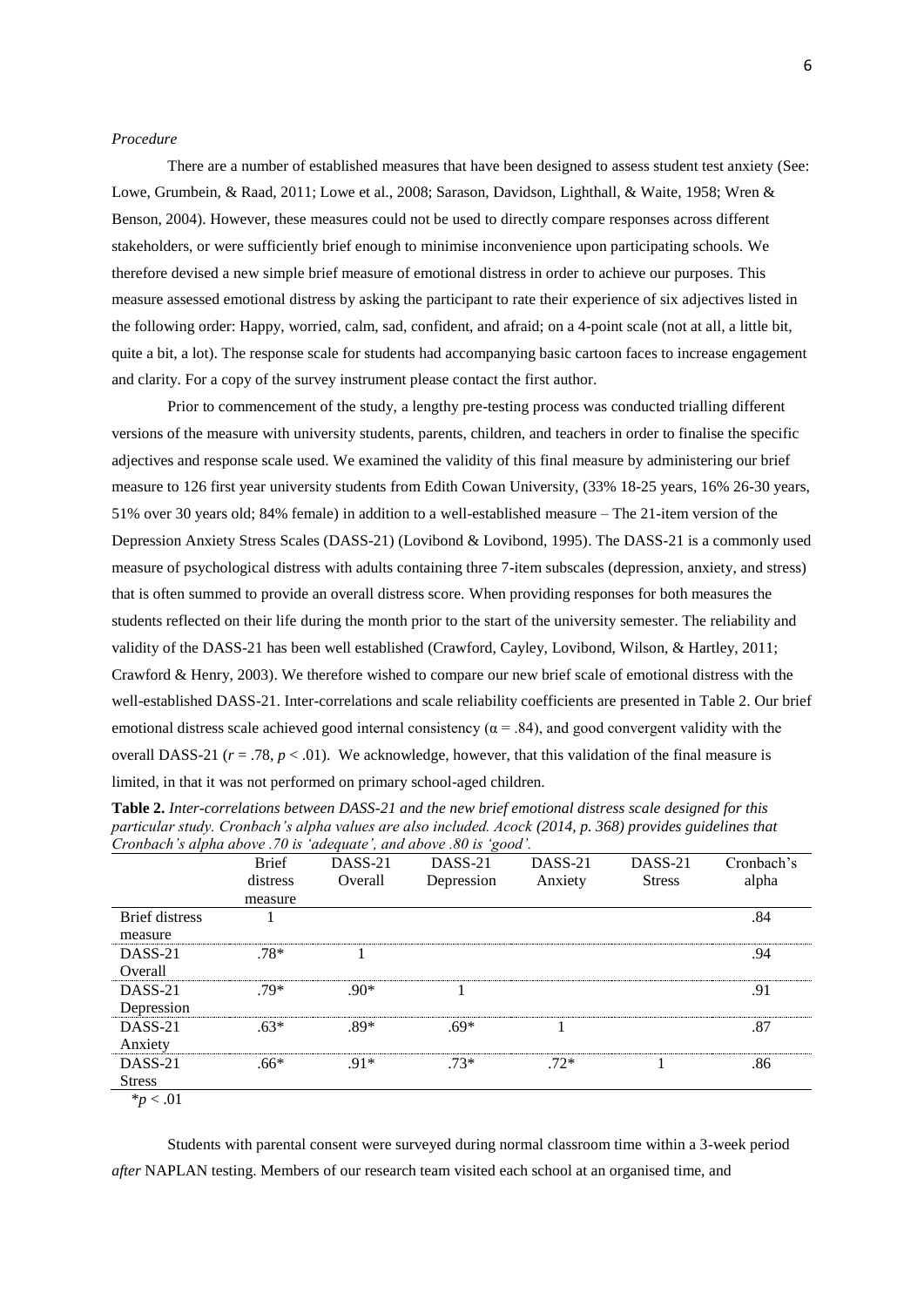administered paper surveys to students by reading each statement aloud in an orderly fashion. Any student misunderstandings that arose were dealt with immediately before progressing further with the survey. Students filled out our brief well-being measure three times. Students completed the scale when asked "When doing NAPLAN maths testing I felt", then "When doing NAPLAN reading testing I felt…", and finally "Since the NAPLAN testing week I have felt". Additionally students were asked an open-ended question by providing a large box on the page with the instruction "In the box below please write or draw anything you think about NAPLAN".

 Consenting parents and teachers could elect to fill out a paper (with reply paid envelope), be telephoned, or complete an online version of the survey at their convenience after NAPLAN testing. Responses were collected over a 6 week period after NAPLAN testing finished. Adult participants completed the brief emotional distress scale twice, asked "During the time my child/students participated in NAPLAN testing this year I felt", and "Since the NAPLAN testing week I have felt". In Table 3 we provide the Cronbach's alpha statistics for the measure as it was used in our study to provide evidence to support adequate reliability of the measure in the school context. Additionally, adult participants were asked "Do you believe that the pressure to do well on NAPLAN tests has a negative impact upon the well-being of: (students, parents, and teachers)." Participants rated their belief for each judgement on a 6-point scale (not at all, slightly, somewhat, moderately, very much, extremely).

**Table 3.** *Cronbach's alpha values for the brief emotional distress scale used in the present study. Acock (2014, p. 368) provides guidelines that Cronbach's alpha above .70 is 'adequate', and above .80 is 'good'.*

|                 | During NAPLAN | During NAPLAN | During NAPLAN    | <b>After NAPLAN</b> |
|-----------------|---------------|---------------|------------------|---------------------|
|                 | (maths)       | (reading)     | (overall)        |                     |
| Year 3 students | .83           | .85           | .89 <sup>1</sup> | .77                 |
| Year 5 students | .83           | .87           | .89 <sup>1</sup> | .82                 |
| Teachers        | N/A           | N/A           | .77              | .77                 |
| Parents         | N/A           | N/A           | .84              | .82                 |

<sup>1</sup>The overall statistic for students is a combination of all 12 items for maths and reading. All other values are calculated from the 6 item emotional distress scale.

#### **Results**

## *Self-reported student, parent, and teacher emotional distress during and after NAPLAN*

Students reported more distress during NAPLAN maths ( $M = 1.87$ ,  $SD = .62$ ), compared to NAPLAN reading ( $M = 1.77$ ,  $SD = .67$ ), however this effect was very small,  $t(464) = 3.91$ ,  $p < .01$ ,  $r^2 = .03$ , and therefore for further analysis student reading and maths distress was averaged to produce a single measure. Furthermore, a moderate positive correlation was found between maths and reading distress ( $r = .63$ ,  $p < .01$ ).

Of primary interest was the difference between emotional distress during and after NAPLAN across different stakeholders, see Table 4. First, we checked if there was any large variation amongst schools for selfreported distress during NAPLAN by conducting a series of one-way ANOVAs that revealed no significant effect of school for year 3 students, year 5 students, parents, or teachers (all *Fs* ≤ 1.27, *ps* > .05). Considering the fairly homogenous nature of our sample (i.e., relatively wealthy independent schools all willing to take part in a study focused on NAPLAN testing) the consistency across schools was not surprising. To examine emotional distress during and after NAPLAN across different stakeholders a 4x2 mixed design factorial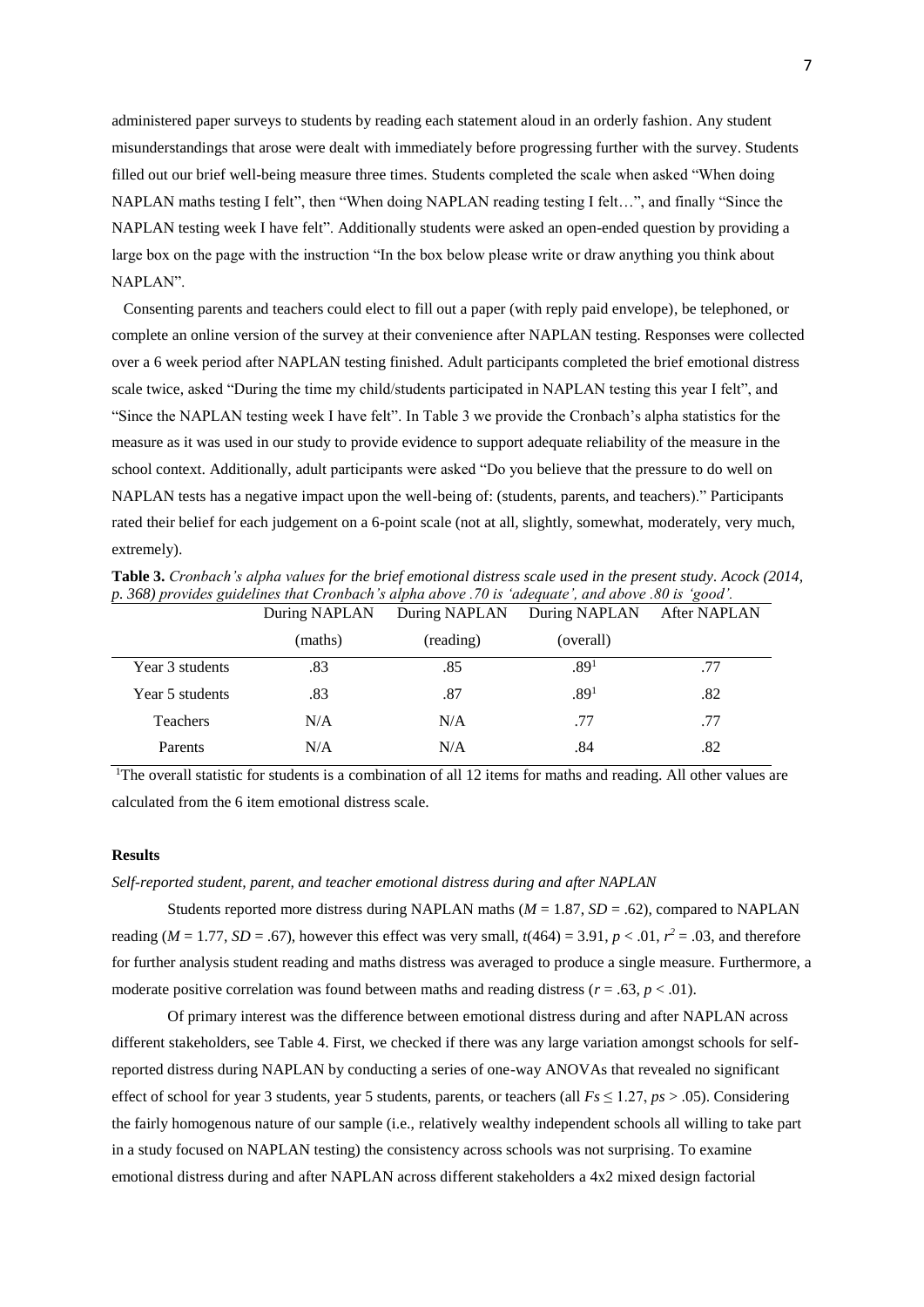ANOVA was conducted treating *group* (year 3 students, year 5 students, parents, and teachers) as a betweenparticipants factor and *time* (during, and after) as a within-participants factor. Both the main effect of group  $(F(3, 847) = 5.54, p < .05, \eta_p^2 = .02)$  and time  $(F(1, 847) = 164.13, p < .05, \eta_p^2 = .02)$  were found to be statistically significant, in addition to the interaction between group and time ( $F(3, 847) = 11.80$ ,  $p < .05$ ,  $\eta_p^2 =$ .04). To further understand the overall interaction effect, we conducted follow-up Bonferroni adjusted t-tests selectively based on questions of most interest. Following Field's (2009) instructions we applied the Bonferroni adjustment to the accepted p-value for statistical significance by dividing by the number of comparisons carried out ( $.05/10 = .005$ ). This post-hoc procedure is a conservative approach that reduces family-wise error.

As expected, compared to non-testing time, distress was found to be significantly higher during NAPLAN for all stakeholders: Year 3 students  $(t(195) = 6.90, p < .005, r^2 = .20)$ , Year 5 students  $(t(268) =$ 13.26,  $p < .005$ ,  $r^2 = .40$ , parents (*t*(345) = 7.30,  $p < .005$ ,  $r^2 = .13$ ), and teachers (*t*(39) = 4.08,  $p < .005$ ,  $r^2 = .13$ ) .30). Follow up comparisons across all stakeholder groups for emotional distress during NAPLAN only revealed that Year 3 students reported a lower level of distress compared with Year 5s ( $t$ (463) = 4.41,  $p < .005$ ,  $r^2 = .04$ ) and teachers ( $t(234) = 3.14$ ,  $p < .005$ ,  $r^2 = .04$ ), with the other comparisons failing to reach significance. Note that although there are significant differences between groups, effect sizes are very small indicating that despite some slight differences, emotional distress during NAPLAN was fairly similar across the stakeholder groups.

An important finding was that despite increased distress during NAPLAN testing, no mean value for any of the stakeholder groups was higher than "a little bit" on our brief emotional distress scale. Furthermore, the percentage of participants across all stakeholder groups that scored in the "quite a bit" to "a lot" range was small, both during and after NAPLAN, see Table 4. When compensating for typical distress levels as indicated by 'after NAPLAN' responses, results suggest NAPLAN produced a severe negative reaction in approximately 3% of students, parents, and teachers in our sample. Although this remains concerning for those 3%, the results show that in the present sample, 97% did not report a severe negative reaction to NAPLAN. The results therefore confirmed that NAPLAN elevates distress. The level of distress reported during NAPLAN by the present sample, however, did not appear to be severe for many of the respondents. In fact, levels of distress appeared less than what one might reasonably expect to be associated with a high stakes testing experience.

In addition to quantifying distress levels, we were interested in exploring if parent and teacher distress were associated with distress reported by students. A significant correlation was found between parent and student self-reported emotional distress during NAPLAN, although the association was small (*r* = .18, *p* < .01, *n*  $= 297$ ). This relationship remained nearly identical when splitting by year group (Year 3 *r* = .19 & Year 5 *r* = .20). Each teacher was allocated a 'classroom distress' score by averaging across student emotional distress during NAPLAN scores for each teacher. No relationship was observed between classroom distress scores and teacher self-reported emotional distress during testing ( $r = .06$ ,  $p = .72$ ,  $n = 38$ ).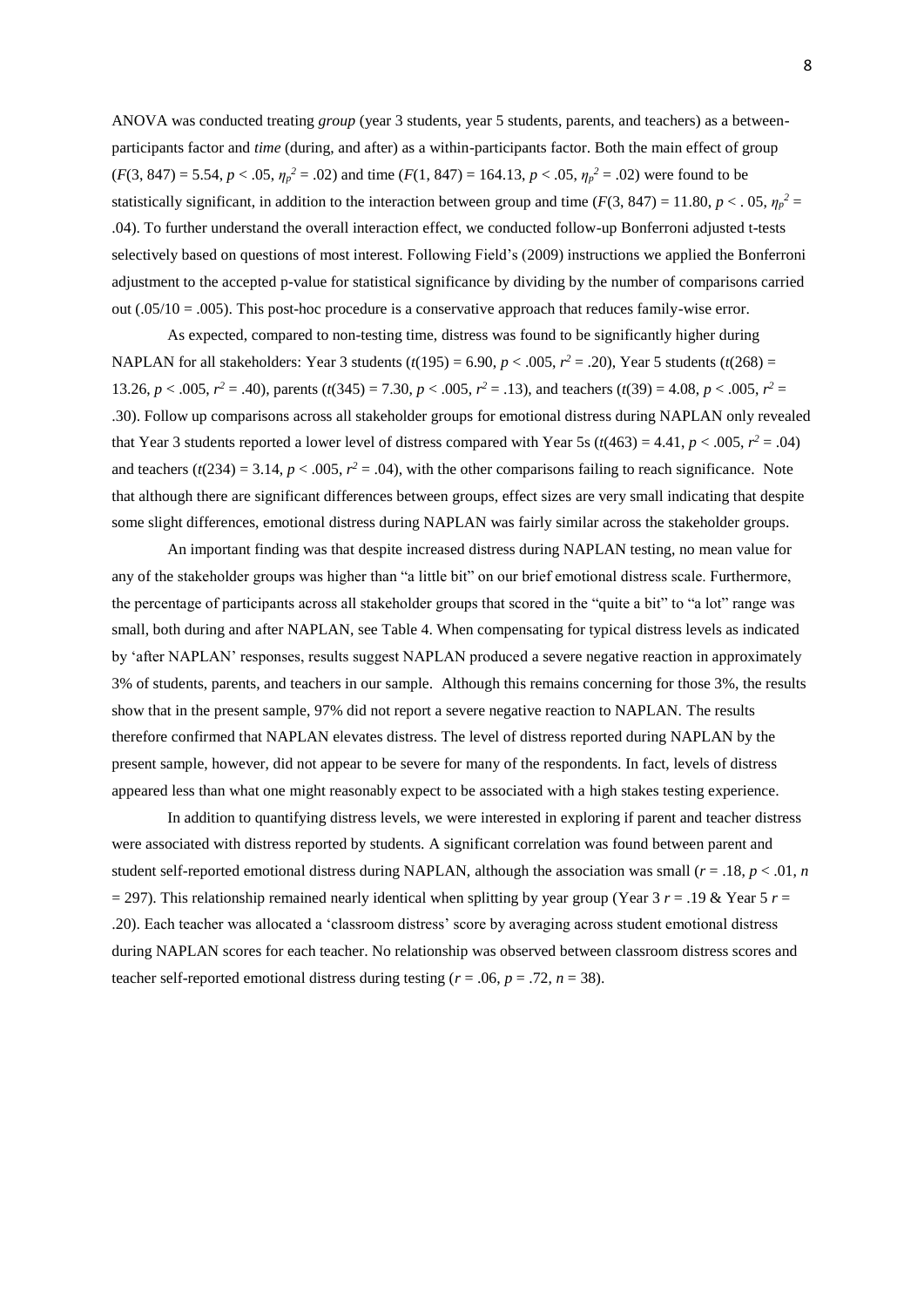**Table 4.** Mean emotional distress for different stakeholder groups during and after NAPLAN, with percentage of responses falling within different score brackets for the measure. By subtracting 'after NAPLAN' from 'during NAPLAN' responses data suggests NAPLAN severely impacts only 3% of individuals across all surveyed stakeholder groups

|                           | Mean (SD)  | Not at all $-$ | A little bit $-$ | Quite a bit $-$ |
|---------------------------|------------|----------------|------------------|-----------------|
|                           |            | A little bit   | Quite a bit      | A lot           |
|                           |            | $(1 - 2)$      | $(>2 - 3)$       | $( >3 - 4)$     |
| Year 3 students (N = 196) |            |                |                  |                 |
| During NAPLAN             | 1.69(0.55) | 77%            | 20%              | 3%              |
| After NAPLAN              | 1.44(0.48) | 91%            | 8%               | 1%              |
|                           |            |                |                  |                 |
| Year 5 students (N = 269) |            |                |                  |                 |
| During NAPLAN             | 1.92(.58)  | 67%            | 28%              | 5%              |
| After NAPLAN              | 1.51(.54)  | 88%            | 10%              | 2%              |
|                           |            |                |                  |                 |
| Parents ( $N = 346$ )     |            |                |                  |                 |
| During NAPLAN             | 1.80(.58)  | 74%            | 22%              | 4%              |
| <b>After NAPLAN</b>       | 1.62(.51)  | 84%            | 15%              | 1%              |
|                           |            |                |                  |                 |
| Teachers ( $N = 40$ )     |            |                |                  |                 |
| During NAPLAN             | 1.98(0.46) | 65%            | 32%              | 3%              |
| After NAPLAN              | 1.62(0.46) | 87%            | 13%              | 0%              |

#### *Student open-ended responses*

As part of our survey, students were asked to write or draw in an open-ended fashion their feelings towards NAPLAN. An open-ended response was provided by 82% of the student sample. Some example student responses are presented in Figure 1.



**Fig. 1** Examples of a) positive, b) neutral, and c) negative open ended responses from year 3 students

Student open-ended responses were coded as positive, neutral, or negative by the first author and a research assistant. Inter-rater agreement was high (Cohen's Kappa = .84). Any disagreements were discussed and resolved to produce the percentages presented in Figure 2. A significant difference was found between the Year 3 and Year 5 pattern of responses  $(\chi^2(2) = 24.61, p < .01, Cramer's V = .25)$ . A higher proportion of Year 3 students produced positive responses compared to Year 5s. The majority of Year 3 responses were positive, and Year 5 student responses were fairly evenly distributed across positive, neutral, and negative categories. Consistent with our emotional distress findings, student responses to the open-ended question did not reveal any prevailing negativity towards NAPLAN testing. This consistency affords greater confidence in our findings obtained with the brief emotional distress measure reported earlier.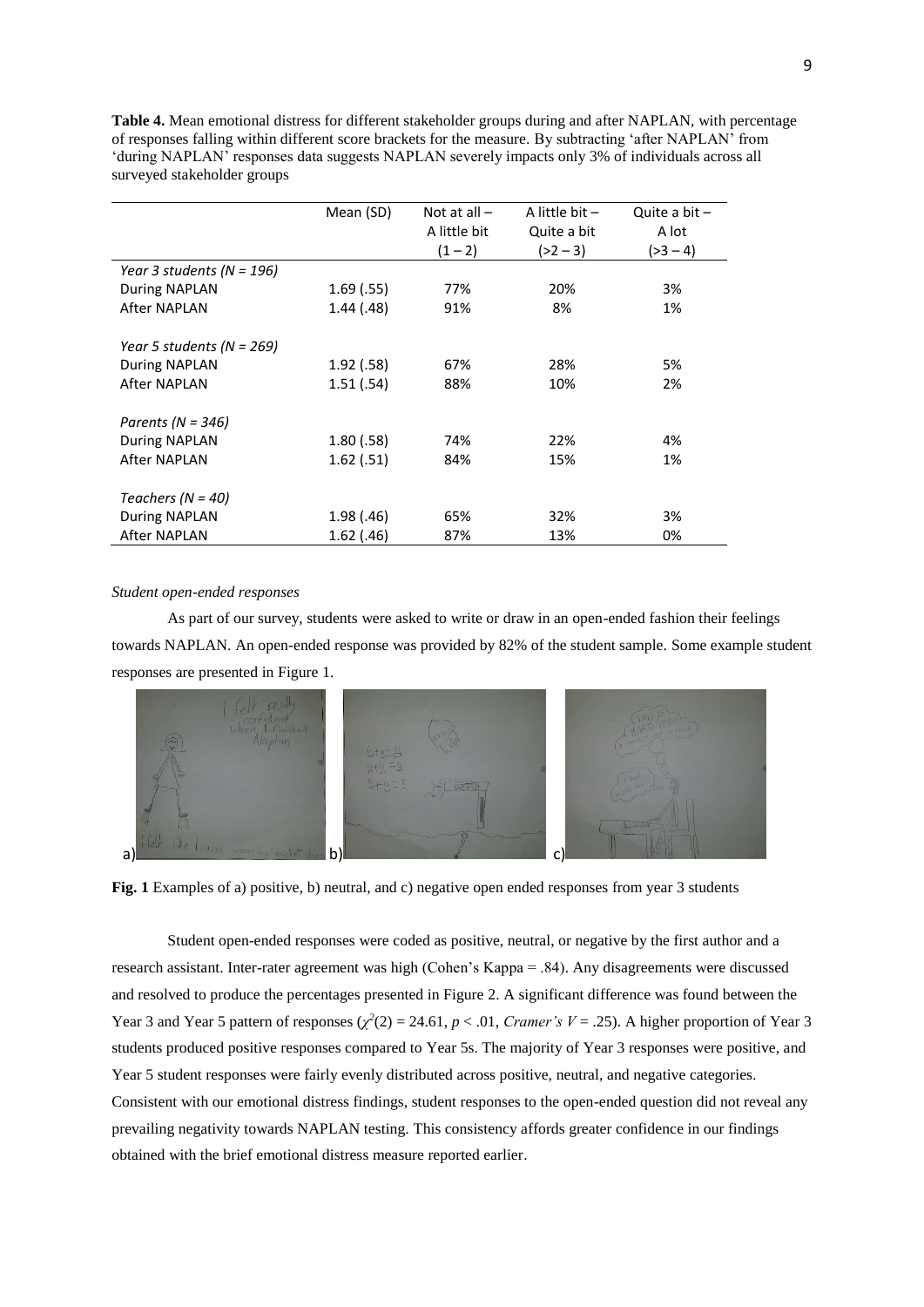#### □ Positive **Meutral A** Negative



**Fig. 2** Percentage of open-ended responses coded as positive, neutral, and negative for year 3 ( $N = 196$ ) and 5  $(N = 269)$  students

## *Parent and teacher estimates of the impact of NAPLAN upon the well-being of other stakeholders*

The extent that parents and teachers believe the pressure to do well in NAPLAN affects others is presented in Table 5. For both parents and teachers, the average response fell between "somewhat" to "moderately", with the exception that parents believed NAPLAN impacted parents "slightly" to "somewhat". Overall these results are consistent with the emotional distress results. In our study, the experience of NAPLAN was not overly stressful for most parents and teachers, and additionally was not believed to have a severe impact on others. However, there was a fairly consistent response rate across estimations that  $\sim$ 25% of respondents reported the negative impact of NAPLAN in the "very much" to "extremely" range. Therefore, while most respondents did not perceive a large impact, there was still a substantial proportion holding such a belief. **Table 5.** Mean parent  $(N = 346)$  and teacher  $(N = 40)$  perceived negative impact of NAPLAN upon the wellbeing of students, parents, and teachers, with frequency percentages for each of the response categories.

|                        | Mean (SD)  | Not<br>at all | Slightly | Somewhat | Moderately | Verv<br>much | Extremely |
|------------------------|------------|---------------|----------|----------|------------|--------------|-----------|
| Parents, beliefs for:  |            |               |          |          |            |              |           |
| <b>Students</b>        | 3.12(1.58) | 19%           | 22%      | 22%      | 14%        | 14%          | 9%        |
| Parents                | 2.59(1.49) | 31%           | 24%      | 17%      | 16%        | 8%           | 4%        |
| <b>Teachers</b>        | 3.36(1.46) | 14%           | 14%      | 27%      | 23%        | 14%          | 8%        |
| Teachers, beliefs for: |            |               |          |          |            |              |           |
| <b>Students</b>        | 3.55(1.36) | 5%            | 22%      | 18%      | 30%        | 18%          | 7%        |
| Parents                | 3.32(1.51) | 15%           | 17%      | 18%      | 27%        | 15%          | 8%        |
| <b>Teachers</b>        | 3.43(1.47) | 10%           | 18%      | 35%      | 13%        | 17%          | 10%       |

We expected that the self-experience of NAPLAN, as measured by our brief emotional distress scale, would be positively associated with estimations of how others experience NAPLAN. Results supported this hypothesis. Parent self-reported emotional distress during NAPLAN was found to positively correlate with estimations of the impact of NAPLAN upon the well-being of students  $(r = .43)$ , parents  $(r = .40)$ , and teachers  $(r = .30)$ , all  $ps \leq .01$ . Likewise, teacher self-reported emotional distress during NAPLAN was also positively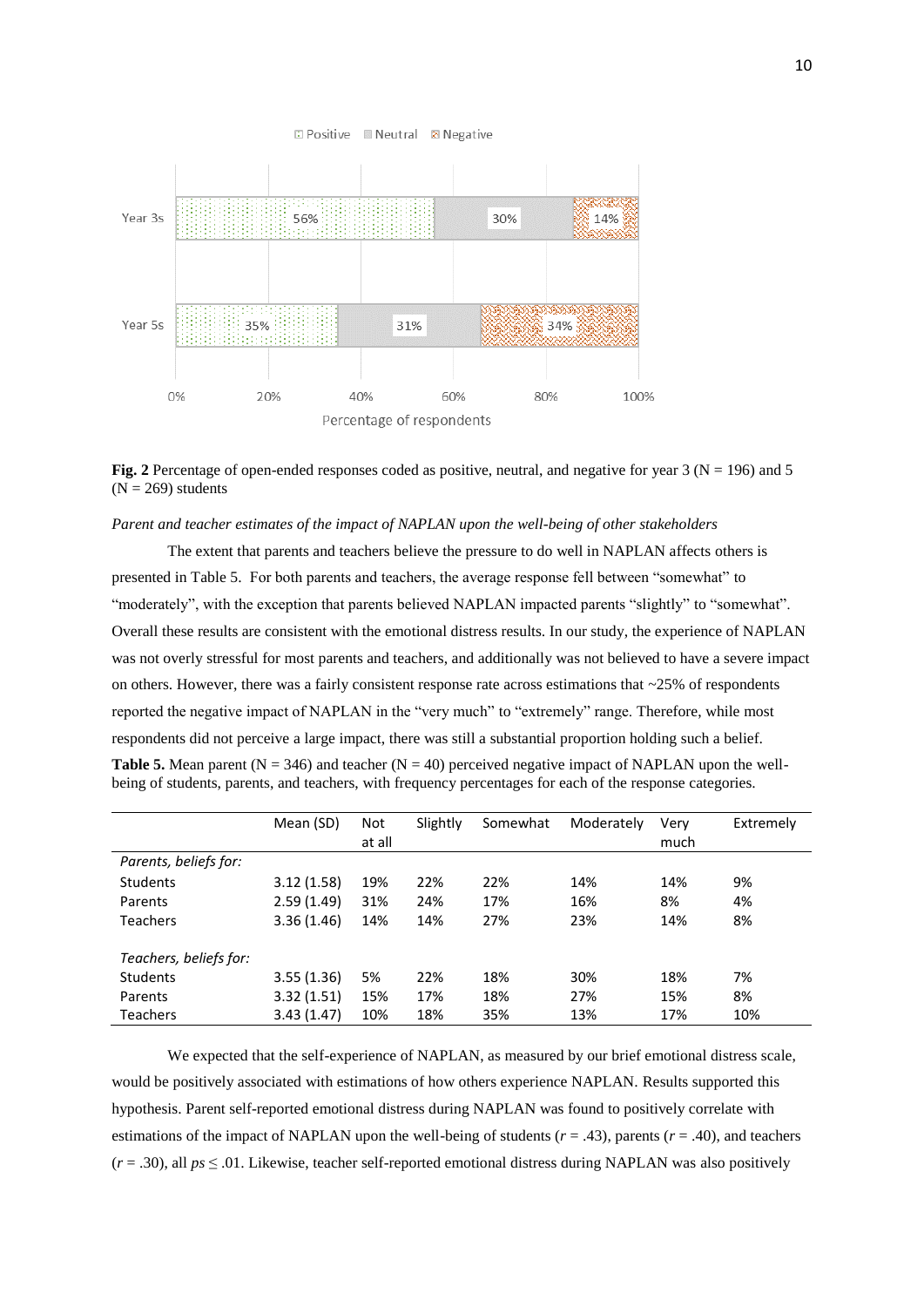correlated with their estimations of the impact of NAPLAN upon the well-being of students (*r* = .50), parents (*r*  $(7.34)$ , and teachers ( $r = .53$ ), all  $ps \le 0.01$ . Therefore results suggest that a teacher or parent experiencing higher levels of distress during NAPLAN typically assumes NAPLAN causes more distress in others.

## **Discussion**

The present research examined student, parent, and teacher self-reported emotional distress during and after NAPLAN in a sample of 11 independent schools in Western Australia. Across students, parents, and teachers, we found an increase in distress levels during NAPLAN compared with after the testing, however the average level of distress during testing did not exceed "a little bit" for all groups on our self-report distress measure. It is also important to recognise that our data suggests NAPLAN produces a severe negative reaction (i.e., "quite a bit" to "a lot" of distress) in approximately 3% of the sampled students, parents, and teachers, after accounting for some individuals having pre-existing levels of high distress. We caution that the sample of schools were atypical of the general sector, and furthermore may be atypical of the independent schools sector due to potential response bias effects (the survey may have been completed by participants who were not affected negatively by the NAPLAN testing experience). These limitations suggest that the percentage of students, parents and teachers reporting distress may be higher, and it is important that further studies be undertaken to estimate the prevalence in the Australian population. It is important that the percentage of those who report high distress be managed, and that schools enact strategies to minimise any severe reaction to the testing. There is an opportunity for schools to monitor reactions of students during NAPLAN for early identification and intervention with test anxiety problems.

Overwhelming negativity in student drawings or statements was not observed in open-ended responses from students. Year 3 students provided a higher proportion of positive responses, and Year 5 students were evenly split across negative, neutral, and positive responses. Year 5 students also reported more distress during the testing compared to Year 3 students. This finding is inconsistent with beliefs reported in a survey of primary school principals that Year 3 students are more impacted by the testing than older children (APPA, 2013), and this inconsistency in our own findings may be an artefact of negative publicity in West Australia surrounding NAPLAN and *MySchool* when the Year 5 children were younger. We thank one of our anonymous reviewers for this suggestion, as this may be evidence for an earlier negative public attitude toward NAPLAN, especially in West Australia. It is beyond the scope of our present study to determine the precise reasons behind why the year 5s reported a more negative experience of NAPLAN compared to the year 3s. Perhaps it is simply a result of being in the school system for longer and developing a more nuanced appreciation of what testing means for the student. This is however only speculation and understanding the longitudinal relationship between a child and repeated testing like NAPLAN is an avenue for future research.

In our review of the literature we noted that a lack of research studies investigating the effect of NAPLAN on stakeholders currently limits arguments about NAPLAN's impact. Prior studies consist of educator impressions regarding the impact upon students (APPA, 2013; Dulfer et al., 2012; Thompson, 2013), and two qualitative investigations of actual student experiences (Howell, 2012; Wyn et al., 2014).

Our findings add to the existing literature by providing a more direct assessment of the level and extent of emotional distress during testing compared with what has previously been examined, across all stakeholders. Interpretation of our findings are, however, limited to the context of our sample which comprised of independent schools with above average socio-educational advantage (ICSEA) scores. Principals of these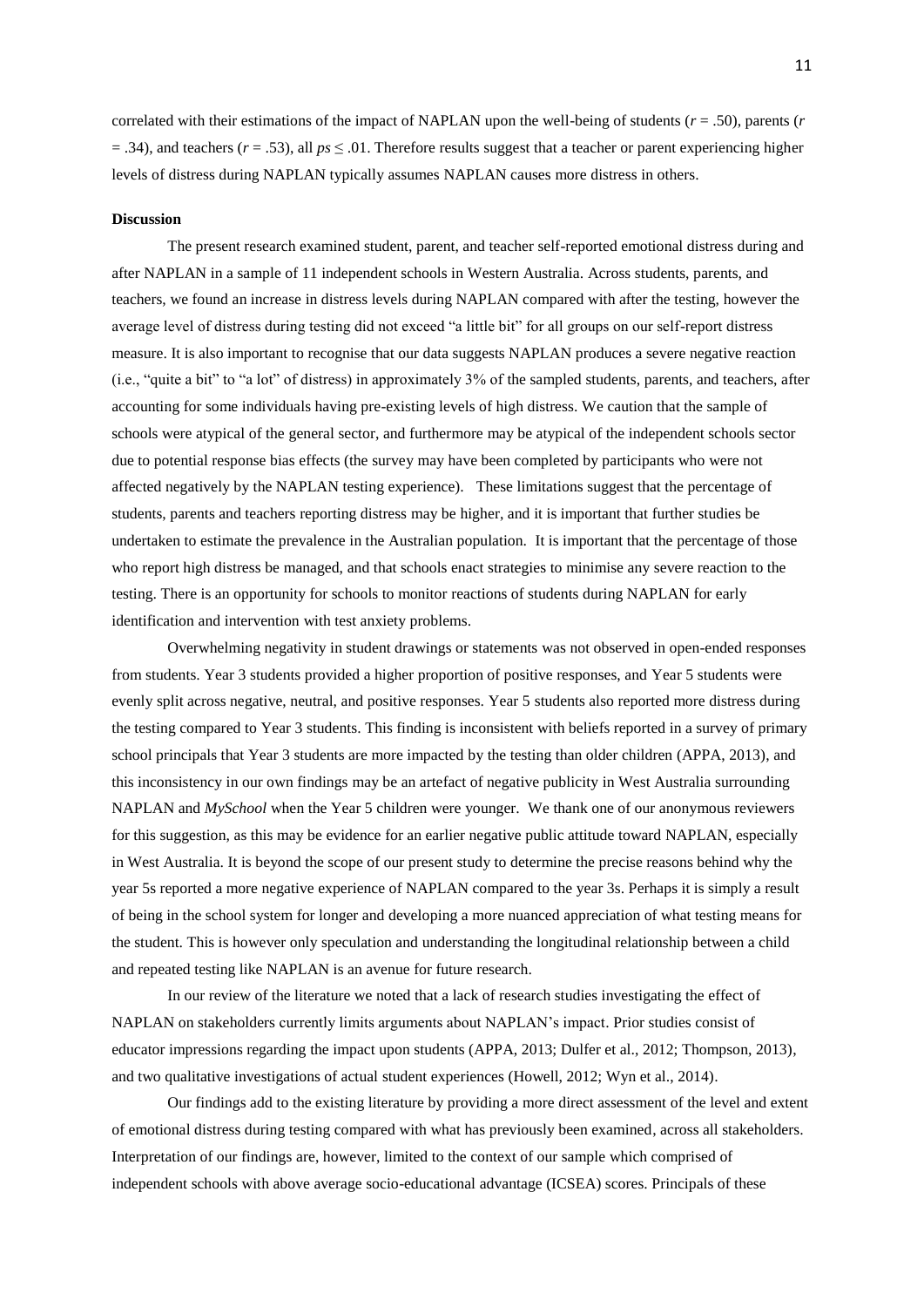schools all reported that enrichment of socio-emotional well-being was a school priority, and citation of specific well-being programs to achieve this aim was common. NAPLAN was largely considered just another test within a battery of school assessments that does not hold any special consequences for the students, teachers, or school as a whole. It may be that this 'principal' effect which prioritises student social-emotional well-being is something that is important for the whole sector, and / or it may be that the data reported here are limited in terms of socio-economic status. There is some evidence to support the latter interpretation, because a survey of West and South Australian teachers (Thompson & Harbaugh, 2013) suggested that the (negative) impact of NAPLAN upon pedagogy may be more prevalent in state schools and schools situated in lower socio-economic status (SES) areas. More research is required to ascertain whether our findings can be replicated in government schools, and whether the 'principal' effect generalises to that sector. It may also be the case that greater importance is placed upon NAPLAN achievement by principals, and this may produce a different school climate during testing, and therefore different impact of the testing upon students.

On the other hand, research has reported that Australian children from higher SES backgrounds may have greater expectations placed upon them for academic success by their parents (Dandy & Nettelbeck, 2002). Therefore it could be reasoned that more pressure to perform in higher SES contexts may place some students at greater risk for experiencing distress during testing. Despite these potential directions for the literature, the present study is the first time as far as we are aware that the level and extent of distress associated with NAPLAN has actually been measured, and the disparity between our results and those found in the extant literature is quite marked.

A methodological limitation of our research was how participants were asked to retrospectively think back upon their NAPLAN experience some time after the testing (it varied from 1-3 weeks after testing). We concede that relying upon the memory of the experience instead of asking at the time of testing introduces a level of inaccuracy into our data. Furthermore, by asking participants to reflect upon their memory of their emotional experience during testing, and then subsequently asking about their emotional experience since the testing, may have led participants to contrast the two situations that could act to potentially amplify differences. For example, a participant may believe that they *should* have been feeling more distressed during NAPLAN compared to afterwards, and answered in a way consistent with that belief. For the present research, we took a cautious approach, as we were concerned about surveying students during the testing time as we did not want to risk elevating their distress levels. Additionally, we did not wish to impose upon the schools during a time (i.e., during NAPLAN) they were already experiencing a disruption to their usual routines. All of these issues need to be taken under consideration for future studies that aim to measure distress associated with testing.

A further limitation is the convergent validation of the scale using university students and a measure of anxiety. It will be important to further validate the scale with a child-oriented measure of anxiety and distress in the future. We argue, however, that the results reported in this present paper attest to the discriminant validity of the scale.

In our sample, no relationship was found between teacher distress during NAPLAN, and the distress of children from their class. A small significant relationship (*r* = .18) was found between parent distress and child distress during NAPLAN. It is beyond the scope of our study to determine if this relationship is more indicative of students responding to parent distress, or parents responding to distress of their child. The overall low levels of distress observed in our study may be masking a stronger association, and future research is required to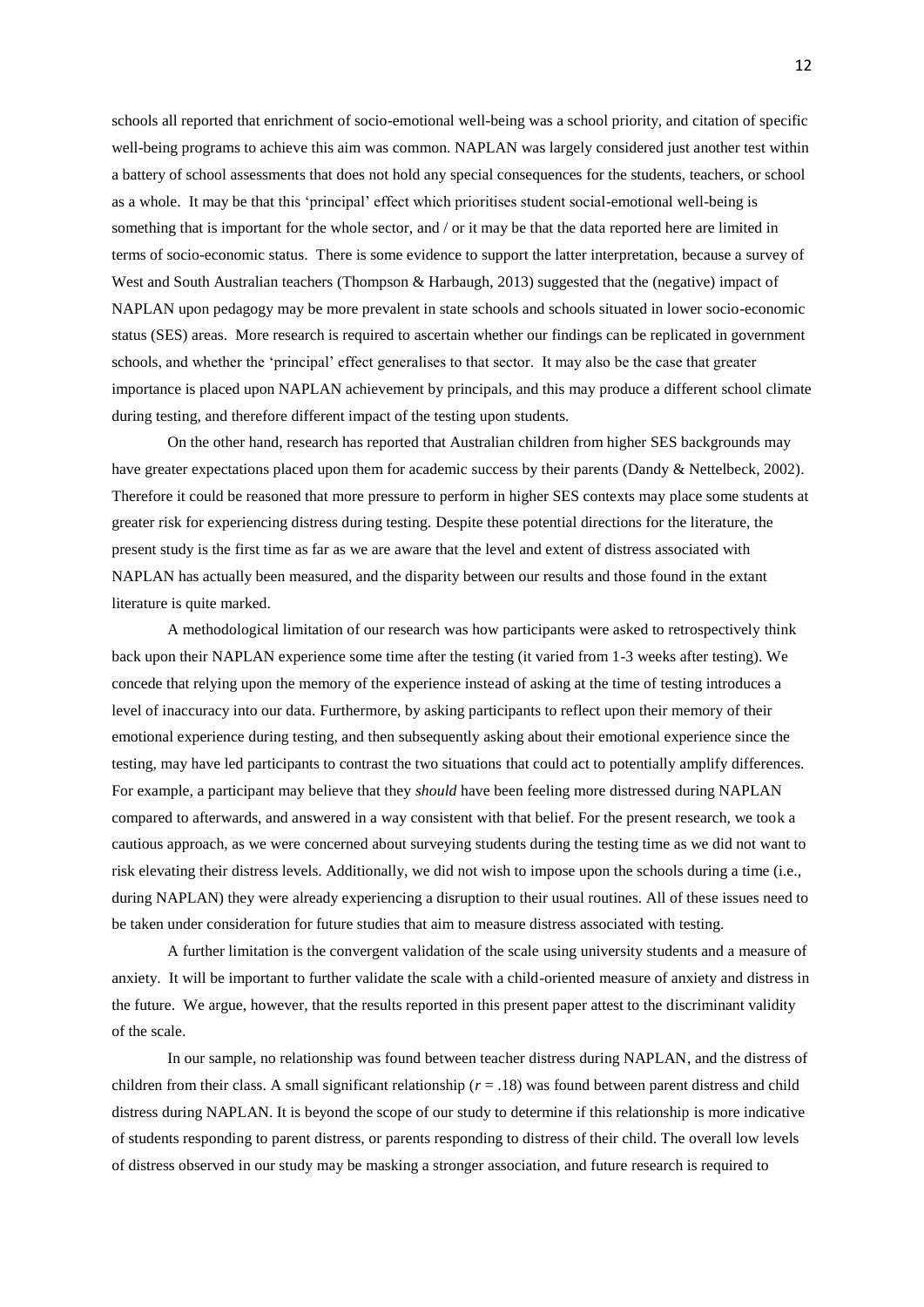investigate the interplay between parent and child emotional response during periods of evaluation for the child. We found stronger positive (moderate) relationships between parent and teacher emotional distress during testing with their perceptions regarding how much NAPLAN was negatively impacting the well-being of others. Our findings indicate that parents and teachers reporting more distress during testing tended to also perceive more distress in others. This is consistent with a long-standing psychological principle known as the *false consensus effect* that refers to a tendency to over-estimate the extent that others share our attitudes, beliefs, and emotional experiences (Ross, Greene, & House, 1977; Van Boven & Loewenstein, 2003). A similar finding to our own is that parents with a more negative attitude towards NAPLAN have been reported to report more distress experienced by their child (Newspoll, 2013).

NAPLAN testing as a high stakes national testing program has had many harsh critics. One major criticism has been to question the impact NAPLAN has upon stakeholder well-being. Our research provides evidence to demonstrate that NAPLAN does not have any major impact upon well-being for the majority of stakeholders *in certain contexts*. More evidence is required to fully understand the experience of NAPLAN across states and territories, urban and rural, and low/high SES contexts.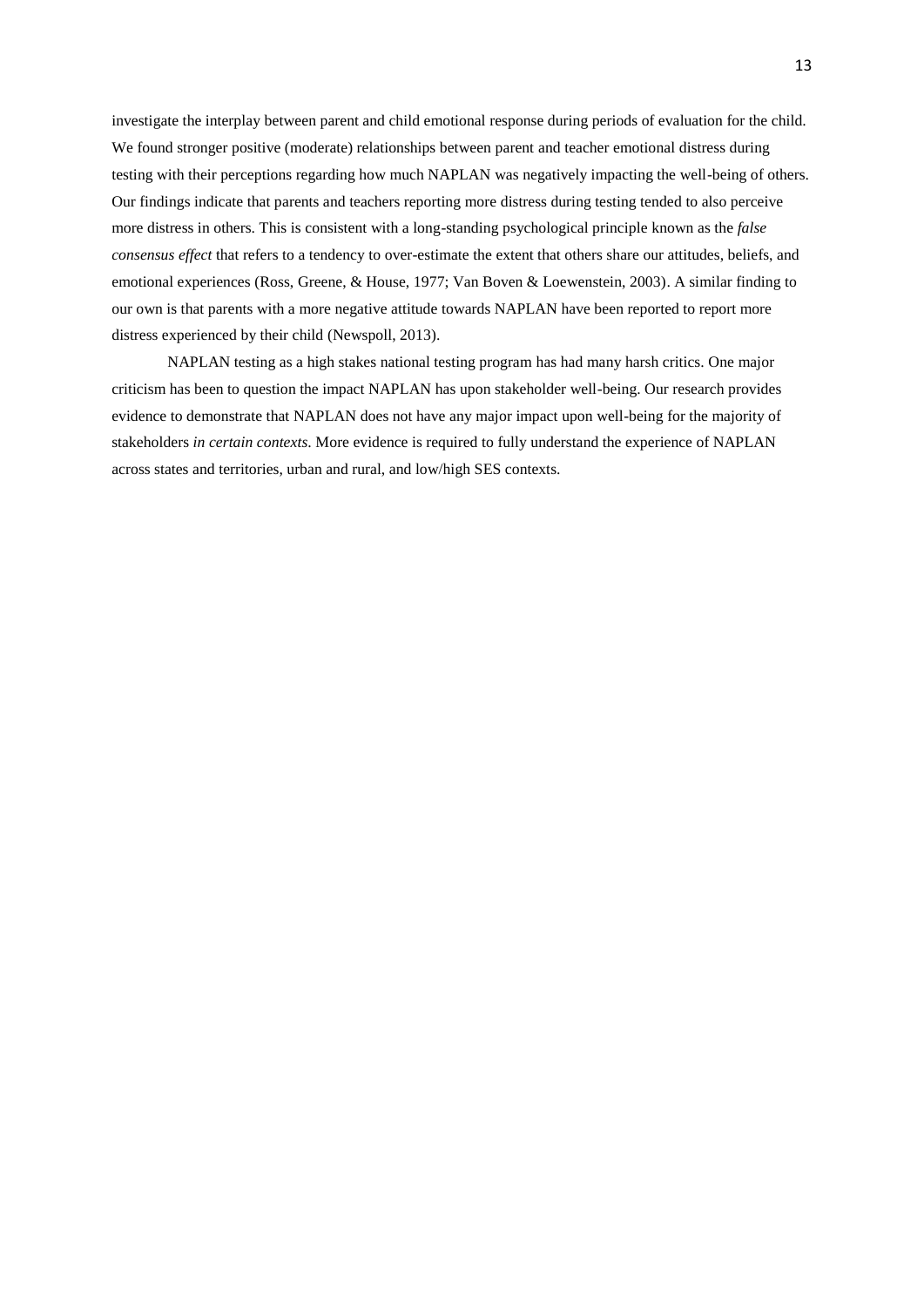## **References**

- ACARA. (2015). *Measurement Framework for Schooling in Australia 2015*. Retrieved from
- Acock, A. C. (2014). *A Gentle Introduction to Stata* (4th ed.). Texas, U.S.A.: Stata Press.
- APPA. (2013). *Primary Principals: Perspectives on NAPLAN testing and assessment*. Retrieved from Report conducted by CANVASS strategic opinion research:
- Au, W. (2011). Teaching under the new Taylorism: high-stakes testing and the standardization of the 21st century curriculum. *Journal of Currculum Studies, 43*(1), 25-45.
- Belcastro, L., & Boon, H. (2012). Student motivation for NAPLAN tests. *Australian and International Journal of Rural Education, 22*(2), 1.
- Berliner, D. (2011). Rational responses to high stakes testing: the case of curriculum narrowing and the harm that follows. *Cambridge Journal of Education, 41*(3), 287-302.
- Bousfield, K., & Ragusa, A. T. (2014). A sociological analysis of Australia's NAPLAN and My School senate inquiry submissions: the adultification of childhood? *Critical Studies in Education, 55*(2), 170-185.
- Brockmeier, L. L., Green, R. B., Pate, J. L., Tsemunhu, R., & Bockenko, M. J. (2014). Teachers' beliefs about the effects of high stakes testing. *Journal of Education and Human Development, 3*(4), 91-104.
- Cassady, J. C., & Johnson, R. E. (2002). Cognitive test anxiety and academic performance. *Contemporary Educational Psychology, 27*(2), 270-295.
- Crawford, J. R., Cayley, C., Lovibond, P. F., Wilson, P. H., & Hartley, C. (2011). Percentile norms and accompanying interval estimates from an Australian general adult population sample for self-report mood scales (BAI, BDI, CRSD, CES-D, DASS, DASS-21, STAI-X, STAI-Y, SRDS, and SRAS). *Australian Psychologist, 46*, 3-14.
- Crawford, J. R., & Henry, J. D. (2003). The Depression Anxiety Stress Scales: Normative data and latent structure in a larger non-clinical sample. *British Journal of Clinical Psychology, 42*(111- 131).
- Dandy, J., & Nettelbeck, T. (2002). A cross-cultural study of parents' academic standards and educational aspirations for their children. *Educational Psychology, 22*(5), 621-627.
- Dulfer, N., Polesel, J., & Rice, S. (2012). *The experience of education: The impacts of high stakes testing on school students and their families: An educator's perspective*. Retrieved from
- Hardy, I. (2015). A logic of enumeration: the nature and effects of national literacy and numeracy testing in Australia. *Journal of Education Policy, 30*(3), 335-362.
- Harris, P., Chinnappan, M., Castleton, G., Carter, J., De Courcey, M., & Barnett, J. (2013). Impact and consequence of Australia's national assessment program - literacy and numeracy (NAPLAN) using research evidence to inform improvement. *TESOL in context, 23*(1/2), 30-52.
- Herman, J. L., & Golan, S. (1993). The effects of standardized testing on teaching and schools. *Educational Measurement: Issues and Practice, 12*(4), 20-25.
- Howell, A. (2012). *The silent voice in the NAPLAN debate: exploring children's lived experiences of the tests*. Paper presented at the Joint AARE APERA International Conference, Sydney.
- IEUA. (2010). *A response from the Indepenent Education Union of Australia to the Senate Standing References Committee on Education, Employment and Workplace Relations: Inquiry into the administration and reporting of NAPLAN testing*. Retrieved from
- Klenowski, V., & Wyatt-Smith, C. (2012). The impact of high stakes testing: The Australian story. *Assessment in education: Principles, policy & practice, 19*(1), 65-79.
- Lovibond, S. H., & Lovibond, P. F. (1995). *Manual for the depression anxiety stress scales*. Sydney: Psychology Foundation Monograph.
- Lowe, P. A., Grumbein, M. J., & Raad, J. M. (2011). Examination of the psychometric properties of the test anxiety scale for elementary students (TAS-E) scores. *Journal of Psychoeducational Assessment, 29*(6), 503-514.
- Lowe, P. A., Lee, S. W., Witteborg, K. M., Prichard, K. W., Luhr, M. E., Cullinan, C. M., . . . Janik, M. (2008). The test anxiety inventory for children and adolescents (TAICA): Examination of the